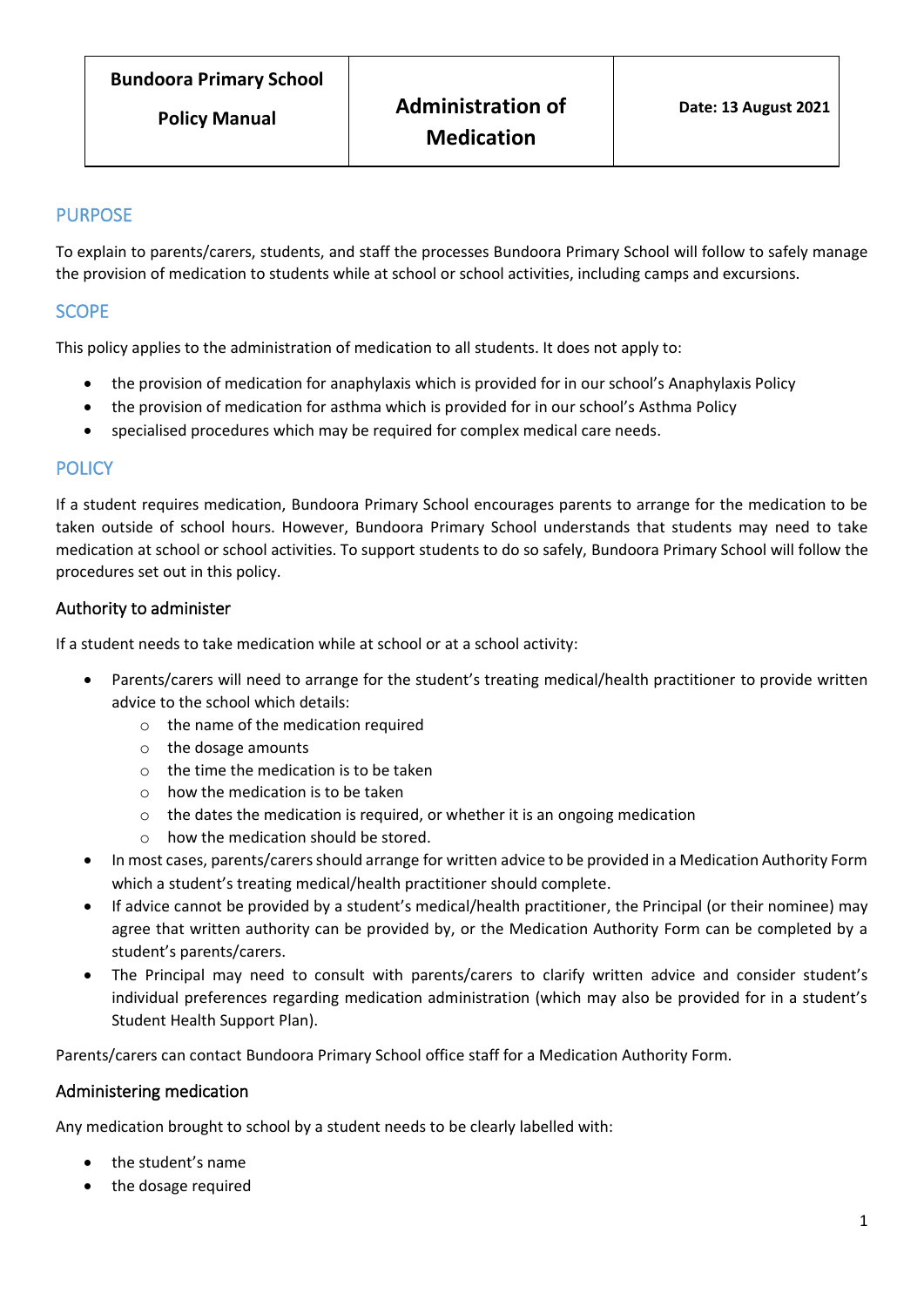the time the medication needs to be administered.

Parents/carers need to ensure that the medication a student has at school is within its expiry date. If school staff become aware that the medication a student has at school has expired, they will promptly contact the student's parents/carers who will need to arrange for medication within the expiry date to be provided.

If a student needs to take medication at school or a school activity, the Principal (or their nominee) will ensure that:

- 1. Medication is administered to the student in accordance with the Medication Authority Form so that:
	- the student receives their correct medication
	- in the proper dose
	- via the correct method (for example, inhaled or orally)
	- at the correct time of day.
- 2. A log is kept of medicine administered to a student.
- 3. Where possible, two staff members will supervise the administration of medication.
- 4. The teacher in charge of a student at the time their medication is required:
	- is informed that the student needs to receive their medication
	- if necessary, release the student from class to obtain their medication.

#### *Self-administration*

In some cases, it may be appropriate for students to self-administer their medication. The Principal may consult with parents/carers and consider advice from the student's medical/health practitioner to determine whether to allow a student to self-administer their medication.

If the Principal decides to allow a student to self-administer their medication, the Principal may require written acknowledgement from the student's medical/health practitioner, or the student's parents/carers that the student will self-administer their medication.

#### Storing medication

The Principal (or their nominee) will put in place arrangements so that medication is stored:

- securely to minimise risk to others
- in a place only accessible by staff who are responsible for administering the medication
- away from a classroom (unless quick access is required)
- away from first aid kits
- according to packet instructions, particularly in relation to temperature.

For most students, Bundoora Primary School will store student medication at the front office or in the first aid room.

The principal may decide, in consultation with parents/carers and/or on the advice of a student's treating medical/health practitioner:

- that the student's medication should be stored securely in the student's classroom if quick access might be required
- to allow the student to carry their own medication with them, preferably in the original packaging if:
	- $\circ$  the medication does not have special storage requirements, such as refrigeration
	- $\circ$  doing so does not create potentially unsafe access to the medication by other students.

### Warning

#### **Bundoora Primary School will not**:

• in accordance with Department of Education and Training policy, store or administer analgesics such as aspirin and paracetamol as a standard first aid strategy as they can mask signs and symptoms of serious illness or injury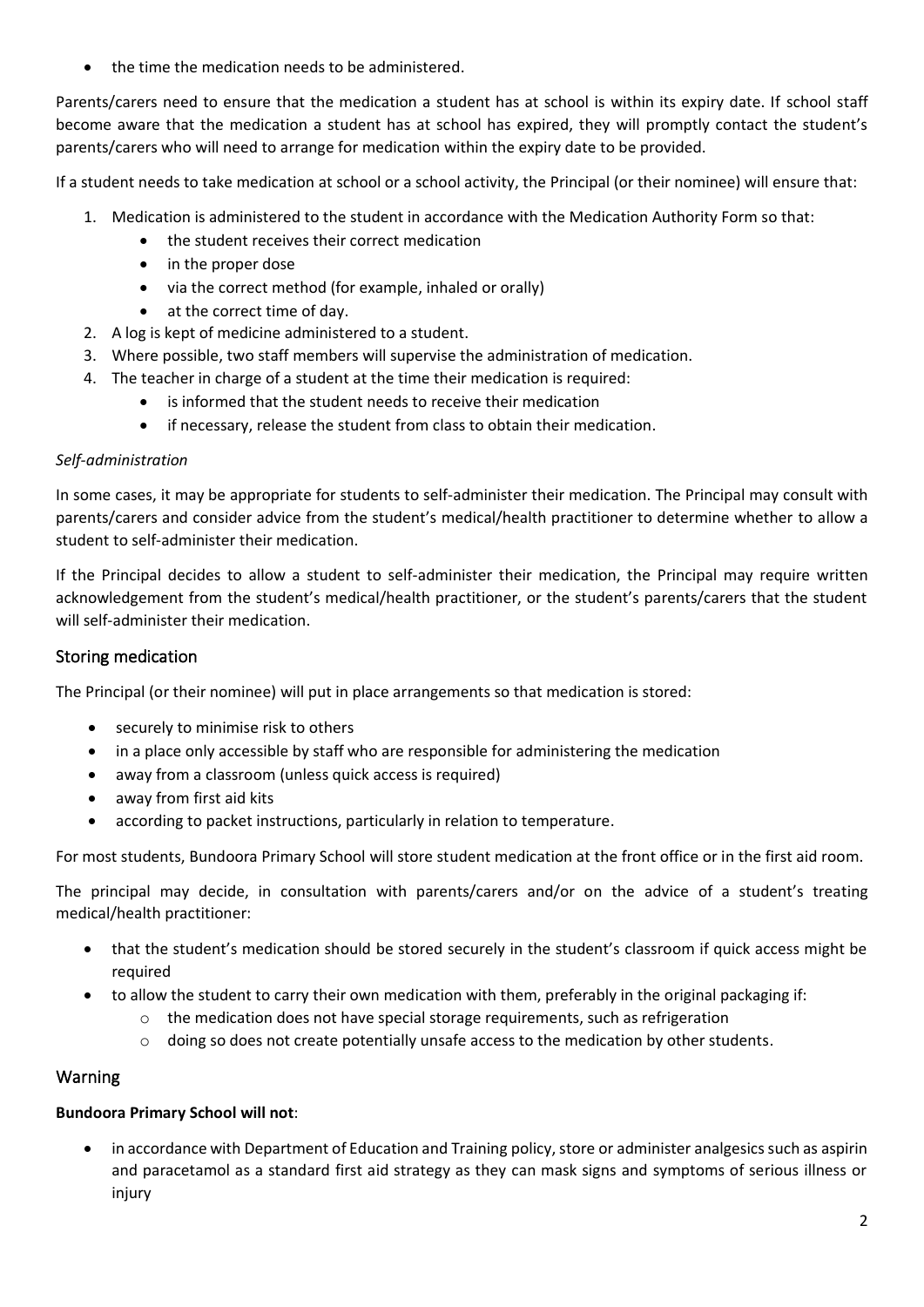- allow a student to take their first dose of a new medication at school in case of an allergic reaction. This should be done under the supervision of the student's parents, carers, or health practitioner
- allow use of medication by anyone other than the prescribed student except in a life-threatening emergency, for example if a student is having an asthma attack and their own puffer is not readily available.

#### Medication error

If a student takes medication incorrectly, staff will endeavour to:

| <b>Step</b> | <b>Action</b>                                                                             |
|-------------|-------------------------------------------------------------------------------------------|
| 1.          | If required, follow first aid procedures outlined in the student's Health Support Plan or |
|             | other medical management plan.                                                            |
| 2.          | Ring the Poisons Information Line, 13 11 26 and give details of the incident and the      |
|             | student.                                                                                  |
| 3.          | Act immediately upon their advice, such as calling Triple Zero "000" if advised to do so. |
| 4.          | Contact the student's parents/carers or emergency contact person to notify them of the    |
|             | medication error and action taken.                                                        |
| 5.          | Review medication management procedures at the school in light of the incident.           |

In the case of an emergency, school staff may call Triple Zero "000" for an ambulance at any time.

# **COMMUNICATION**

This policy will be communicated to our school community in the following ways:

- Included in staff induction processes
- Available publicly on our school's website
- Available publicly on Compass
- Included in transition and enrolment packs
- Included as annual reference in school newsletter
- Included in our staff handbook/manual
- Discussed at staff briefings/meetings as required
- Discussed at parent information nights/sessions
- Made available in hard copy from school administration upon request

### FURTHER INFORMATION AND RESOURCES

The Department's Policy and Advisory Library (PAL):

- **[Medication Policy](https://www2.education.vic.gov.au/pal/medication/policy)**
- [First Aid for Students and Staff Policy](https://www2.education.vic.gov.au/pal/first-aid-students-and-staff/policy)

Our School policies and documents:

- First Aid
- Medication Authority From
- Medication Administration log
- Anaphylaxis
- Asthma

### POLICY REVIEW AND APPROVAL